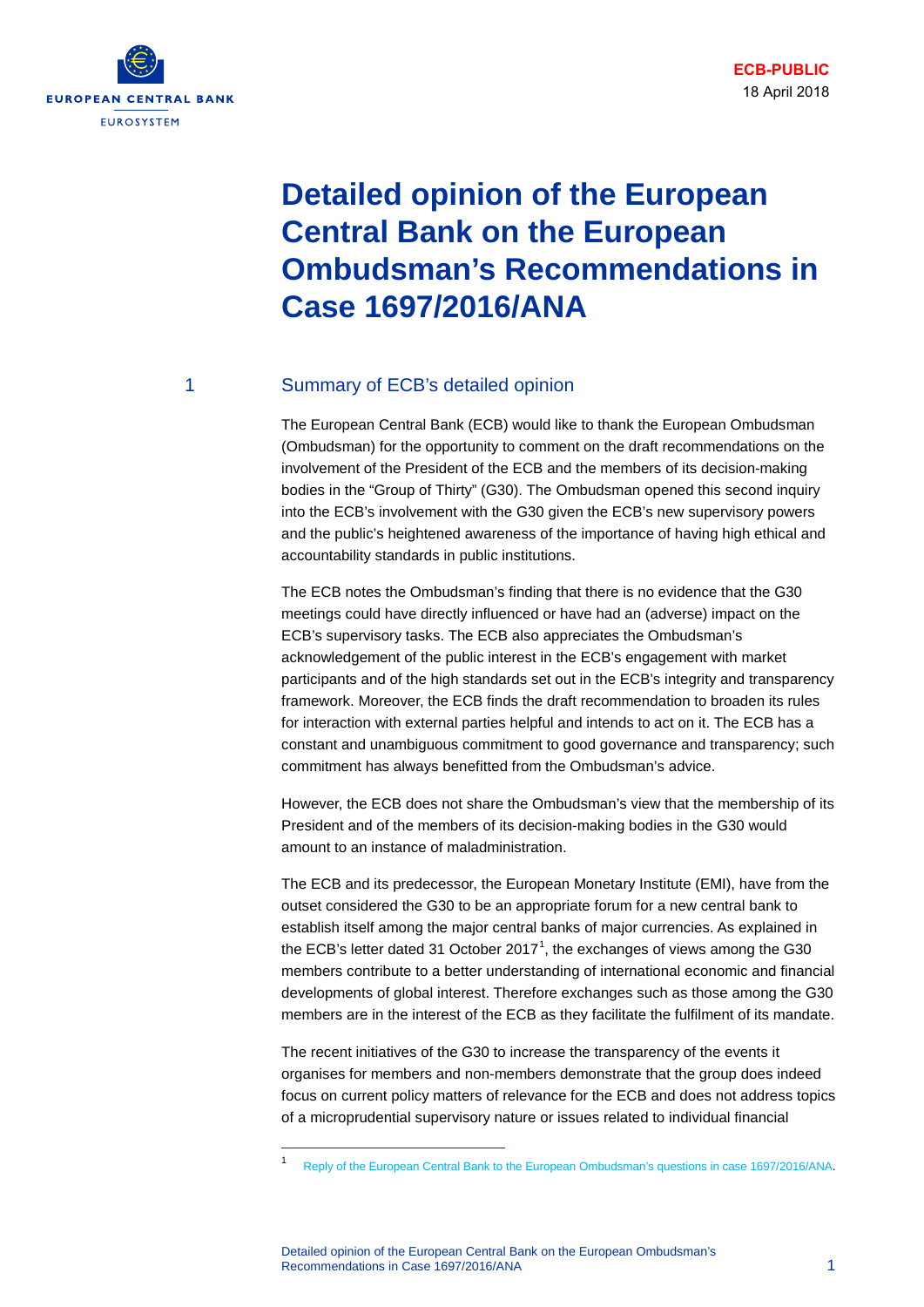entities. The ECB also wishes to emphasise that the Executive Board members fully observe the ECB's good governance safeguards whenever they attend meetings with external parties, including all G30 events. The ECB regularly reviews the effectiveness of these safeguards and verifies whether they conform to best practice. To this end, the ECB continuously monitors developments in other major central banks for benchmarking purposes. Moreover, the ECB President and the members of the Executive Board, as a matter of principle, avoid membership in forums or groups that include executives from banks supervised by the ECB, unless such membership is in line with established practice at global level and the ECB participates alongside other major central banks and international financial organisations. Taking into account this principle, the ECB's solid ethical framework and the fact that the G30 work programme and events are not set up to discuss individual banks, the ECB fully complies with the recent Resolution of the European Parliament<sup>[2](#page-1-0)</sup>.

In fact, the European Parliament considers membership of forums or other organisations that include executives from supervised banks acceptable: (i) when it is in line with established practice at global level; (ii) when other major central banks also participate; (iii) when appropriate measures are in place to avoid possible interference with the ECB's supervisory role; and (iv) when the ECB does not participate in discussions regarding individual banks under its supervision.

Finally, the ECB wishes to refer to the conclusion reached by the Ombudsman in the context of the 2012-2013 inquiry on the same matter (see case 1339/2012/FOR), which, was formulated in full knowledge of and taking into account the ECB's forthcoming supervisory responsibilities. In other words, the context in which to assess the ECB's participation in the G30 has not changed since then. Moreover, having followed up on the Ombudsman's "further remarks" issued on the occasion of the first inquiry, and in the absence of any earlier indication from the Ombudsman to the contrary, the ECB trusts that it was entitled to rely on the validity of the assessment of the Ombudsman in 2013.

It is against this background that the ECB continues to consider the President's membership of the G30 to be fully compatible with the independence, reputation and integrity of the institution and, most importantly, to consider that this does not entail any conflict of interest. In reaching this conclusion, the ECB has taken into account the needs and the practices of other major central banks with supervisory responsibility, as well as the recent significant enhancements made to the G30's transparency regime for both member and non-member events.

Over the past years the ECB has significantly enhanced its framework for good governance and transparency, to which the European Parliament has contributed with its recommendations. Such robust framework reflects the best practices in other major central banks and the ECB welcomes this opportunity to strengthen it further.

<span id="page-1-0"></span>See Paragraph 44 of th[e Resolution of the European Parliament](http://www.europarl.europa.eu/sides/getDoc.do?pubRef=-//EP//TEXT+TA+P8-TA-2018-0025+0+DOC+XML+V0//EN&language=EN) of 6 February 2018.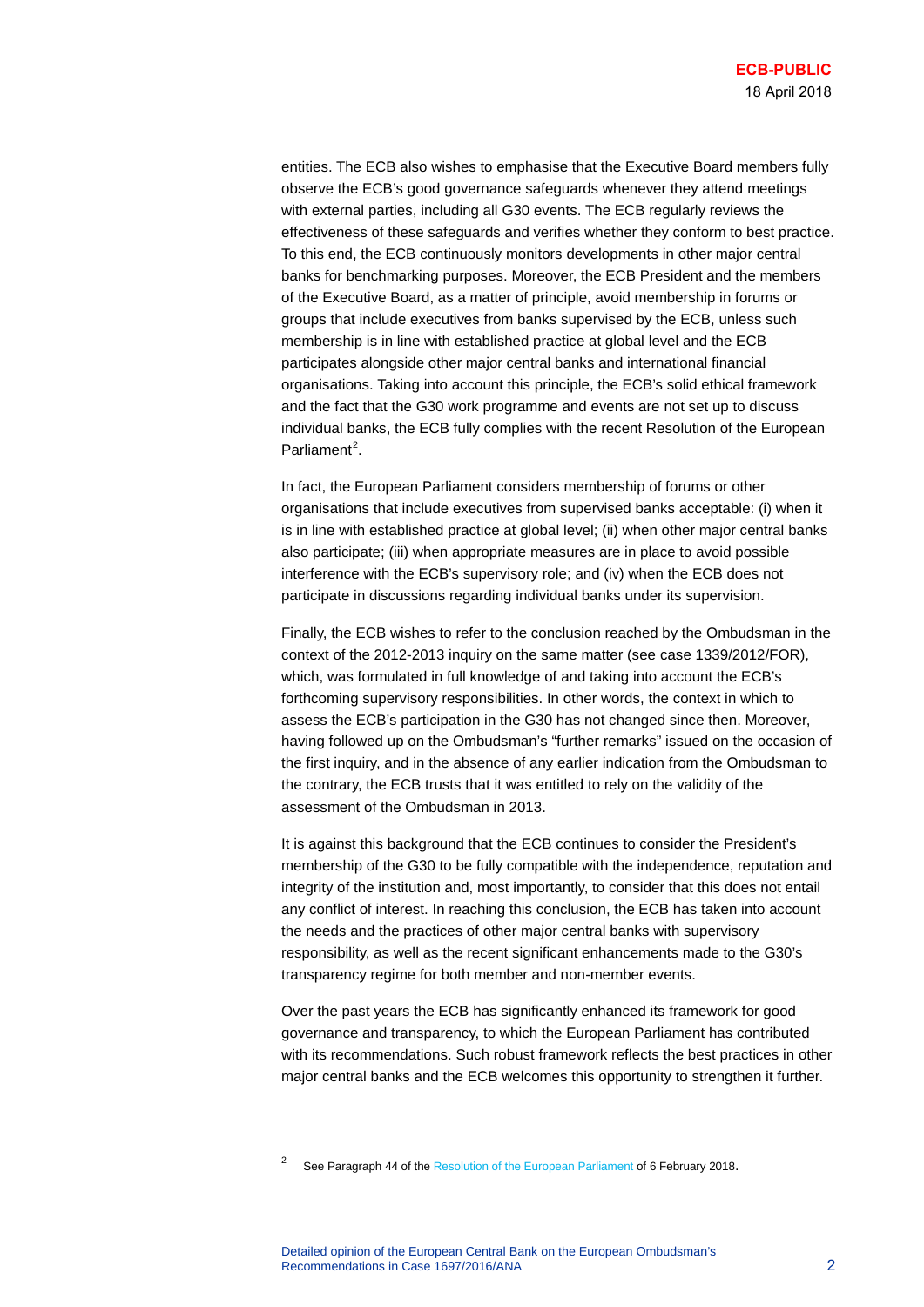# 2 The European Ombudsman's investigation

On 17 January 2017, the Ombudsman informed the ECB of complaint 1697/2016/ANA against the ECB and requested an inspection of all relevant documents held by the ECB which could contribute to a fuller understanding of the extent and range of the ECB's overall involvement with the G30. Moreover, such an inspection would provide the opportunity to discuss some specific aspects of the complaint with the competent ECB officials.

On 13 March 2017, the Ombudsman's representatives performed the inspection at the ECB premises with the full cooperation of the ECB. Following the examination of the confidential documentation made available by the ECB, a discussion took place in which the Ombudsman's representatives asked for and obtained clarifications regarding certain of the documents inspected.

On 25 April 2017, the Ombudsman provided the ECB with the final inspection report.

On 4 July 2017, as a follow-up to the inspection visit, and taking into account the comments received from the complainant regarding the inspection report, the Ombudsman submitted 16 additional questions asking for further clarification of, inter alia, the composition and functioning of the G30; the ECB's internal deliberations about the President's membership; safeguarding the ECB's independence; and the ECB's framework for interaction with external parties.

The ECB fully cooperated and provided its comprehensive written reply to these 16 additional questions in a letter, dated 31 October 2017; the ECB made this letter publicly available on its website<sup>[3](#page-2-0)</sup>.

On 16 January 2018, pursuant to Article 3(6) of the Statute of the European Ombudsman, the Ombudsman issued the following recommendations to the ECB:

- *1. "The ECB President's membership of the G30 could give rise to a public perception that the independence of the ECB could be compromised. For the ECB to allow this perception to arise over several years constitutes maladministration on its part. The ECB should, therefore, ensure that the President of the ECB suspends his membership for the remaining duration of his term.*
- *2. The ECB should seek to ensure that neither the next President of the ECB, nor any other member of ECB decision-making bodies, becomes a member of the G30.*
- *3. Should members of the ECB decision-making bodies take part in G30 nonmember events, this should be subject to the same transparency measures that apply to other meetings between members of the ECB and the banking industry. This includes the disclosure of the agendas of meetings and nonconfidential summaries of the discussions in these meetings.*

<span id="page-2-0"></span><sup>3</sup> Supra, footnote 1.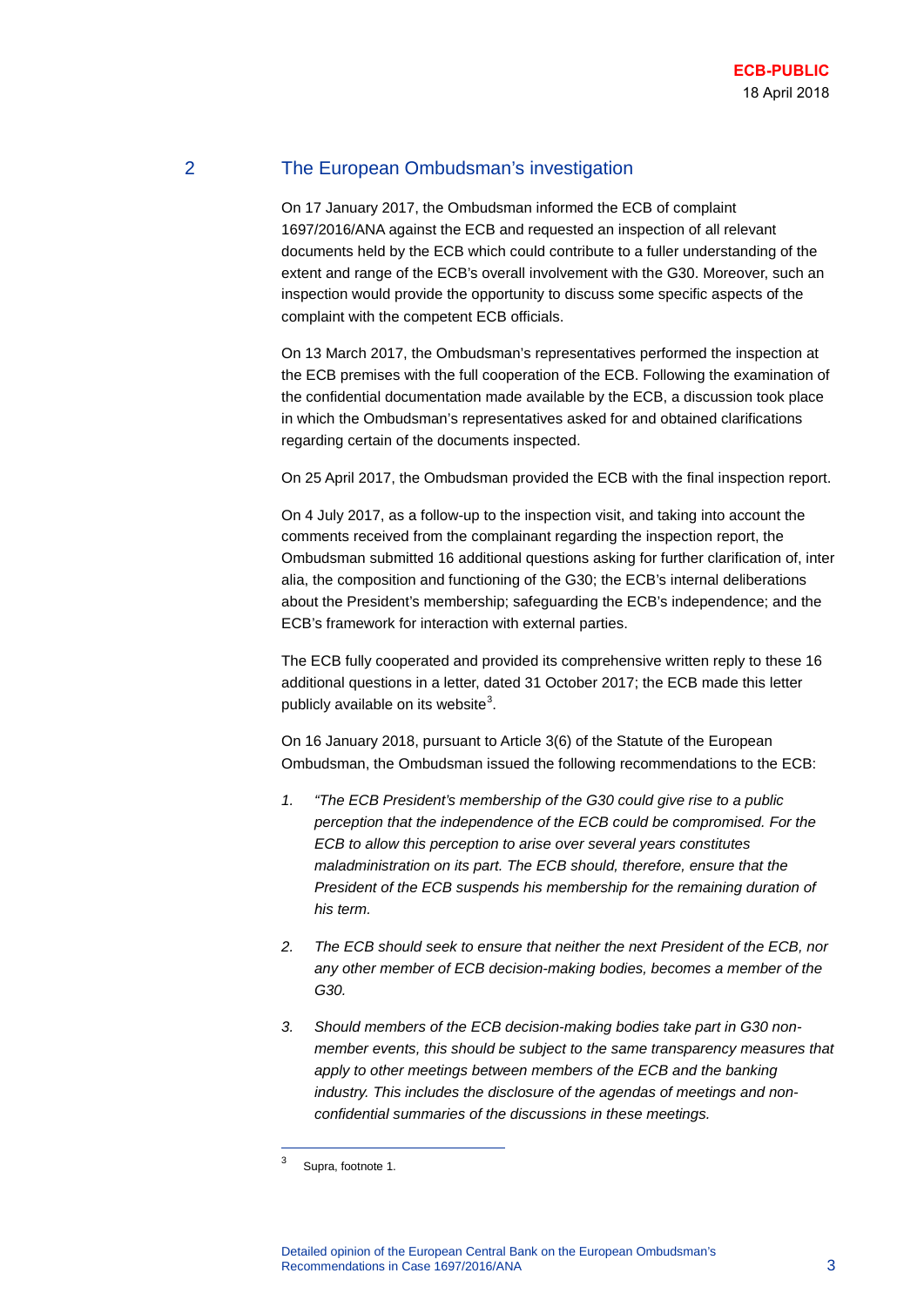- *4. The ECB should amend the relevant rules to ensure that members of the Executive Board must in actual practice be accompanied by an ECB staff member at all meetings and not only 'in principle', 'in bilateral meetings' and 'where practical', as is currently the case.*
- *5. The ECB should adopt explicit rules for its Supervisory Board, which mirror the rules already applying to the members of the ECB's Executive Board. Doing so is in the interests of clarity and legal certainty and would contribute to a full and proper application of its rules on ethical conduct."*

# 3 The finding of maladministration

The Ombudsman states that *"The ECB President's membership of the G30 could give rise to a public perception that the independence of the ECB could be compromised. For the ECB to allow this perception to arise over several years constitutes maladministration on its part."*

**First**, the ECB does not share the Ombudsman's finding that the ECB allowed a public perception to arise that the independence of the ECB could be compromised as a result of the ECB President's membership of the G30.

As emphasised in the ECB's letter dated 31 October 2017<sup>[4](#page-3-0)</sup>, and as indicated on the G30's website, membership of the G30 does not imply an endorsement of the Group, its work programme and studies. Moreover, all G30 reports and publications include disclaimers clarifying that they do not necessarily represent the views of all members of the Group, nor the institutions they belong to. In addition, and precisely in order to mitigate public perceptions that such membership could compromise the ECB's independence, the President as well as the other members of the Executive Board always act with the utmost prudence and limit their involvement to participating in intellectual debates on issues of relevance for the ECB. Despite the President's membership, the ECB as an institution has always refrained from providing any financial support or any form of support "in kind", for example, the President has never hosted G30 events, the ECB has not published any of the G30's reports or studies on its website, nor has the ECB ever contributed to the financing of the Group.

Indeed, Mr Draghi has never participated in any of the working groups, limiting his participation to attending the plenary sessions for members. Compared to attendance of the G30's occasional lectures and International Banking Seminars, these plenary sessions provide an opportunity for more focused dialogues on topical issues. In accordance with the G30's mission to deepen understanding of international economic and financial issues, the plenary sessions are dedicated to policy matters of global current interest and do not address topics related to individual financial institutions. Moreover, to safeguard the ECB's independence, the President, when participating in closed events, strictly adheres to the obligations laid

<span id="page-3-0"></span><sup>4</sup> Supra, footnote 1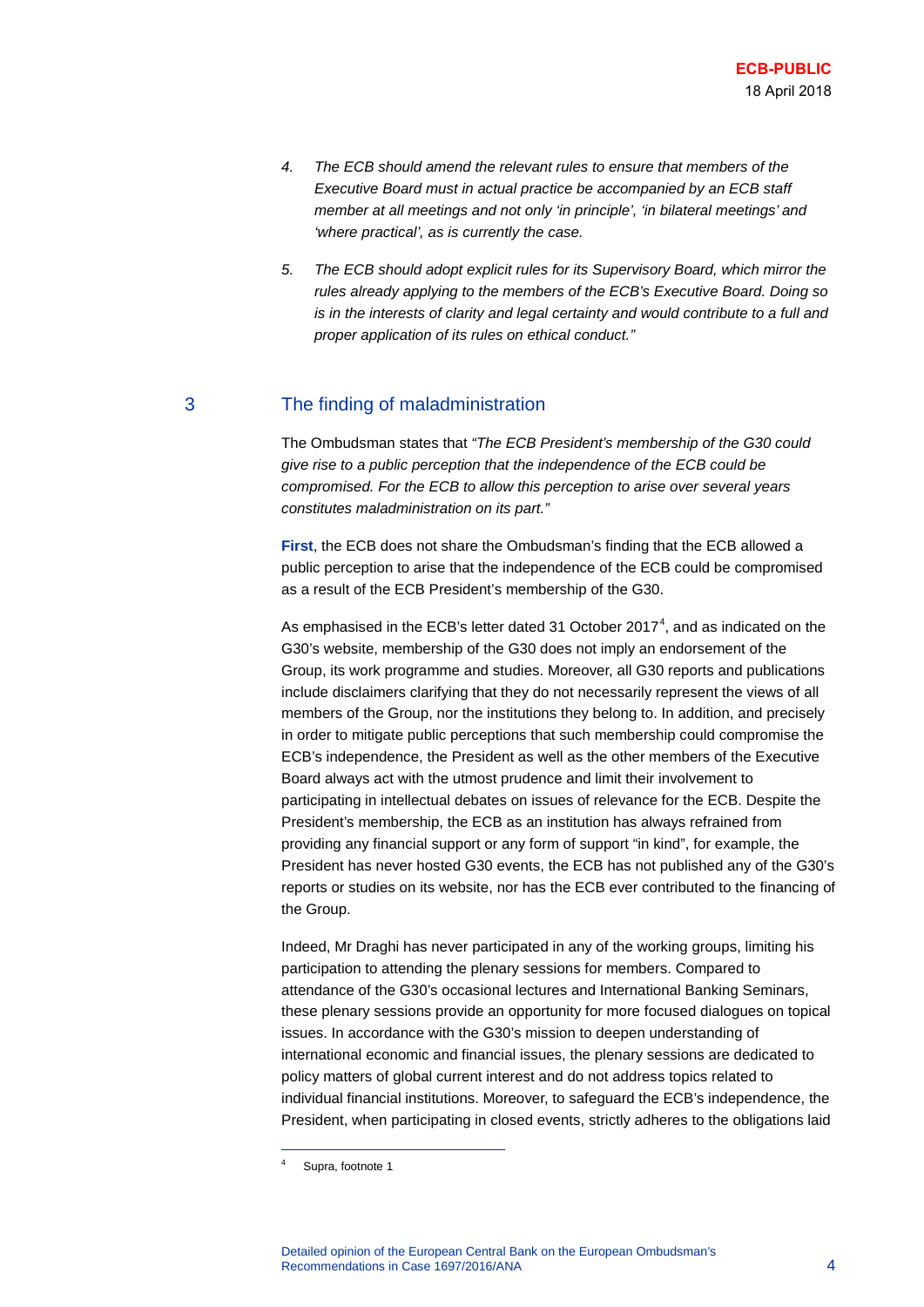down in the Statute of the European System of Central Banks and of the European Central Bank<sup>[5](#page-4-0)</sup>, the Code of Conduct for the members of the Governing Council<sup>[6](#page-4-1)</sup> and the Supplementary Code of Ethics Criteria for the members of the Executive Board<sup>[7](#page-4-2)</sup> and to the Guiding principles for external communication ${}^{8}$  ${}^{8}$  ${}^{8}$ . In accordance with these rules, the President refrains from providing any advance or privileged information as well as from sharing any personal views about the state of the economy or the financial sector, which have not previously been expressed publicly.

Even though the G30 debates never address supervisory issues related to individual credit institutions, the ECB wishes to recall that, to prevent possible incompatibilities arising between the ECB's monetary policy and supervisory functions, the legislator had requested that the ECB introduce the principle of separation, which would ensure that each function is exercised in accordance with the respective objectives and without conflicting interests. All supervisory decisions are prepared by the Supervisory Board. The Governing Council, as the main decision-making body of the ECB, may either adopt or object to these draft decisions but cannot alter them<sup>[9](#page-4-4)</sup>. Since all such decisions are taken in written procedure, the Governing Council, in fact, does not discuss supervisory issues relative to individual institutions. The ECB has also adopted Decision ECB/2014/39, which sets out the arrangements with respect to professional secrecy and to protect the exchange of information between the two functions<sup>10</sup>. The underlying rationale of the separation principle also applies to interactions with third parties, for example, to the structured dialogues on economic or financial matters with the banking industry, whose members are subject to the ECB's supervision, or to other forums and groups. Thus, when participating in meetings of groups or organisations such as the G30, the President and the members of the Executive Board refrain from engaging in discussions on individual banks to avoid any possible interference with the ECB's supervisory role.

In sum, in an environment where proper safeguards are in place and respected, interactions (including membership) such as those with the G30 do not compromise the ECB's independence, on the contrary, they are a positive contribution to the ECB's ability to fulfil its mandate and are therefore necessary, in line with central banks' practice, and must be permitted.

**Second**, the ECB does not share the Ombudsman's finding that the ECB allowed the public perception that its independence might be compromised to arise over several years. The ECB has taken a number of publicly well-known and wellreceived measures to further enhance its transparency and integrity framework for interactions with the private financial sector.

<span id="page-4-0"></span><sup>5</sup> Article 37 of the [Statute of the ESCB and the ECB.](https://www.ecb.europa.eu/ecb/legal/pdf/oj_c_2016_202_full_en_pro4.pdf) 

[Code of Conduct of the Members of the Governing Council.](https://www.ecb.europa.eu/ecb/legal/pdf/c_12320020524en00090010.pdf)

<span id="page-4-2"></span><span id="page-4-1"></span><sup>&</sup>lt;sup>7</sup> Supplementary Code of Ethics Criteria for the members of the Executive Board of the European [Central Bank.](https://www.ecb.europa.eu/ecb/legal/pdf/c_10420100423en00080009.pdf)

<span id="page-4-3"></span><sup>&</sup>lt;sup>8</sup> Guiding principles for external communication by members of the Executive Board of the European [Central Bank.](https://www.ecb.europa.eu/ecb/orga/transparency/html/eb-communications-guidelines.en.html)

<span id="page-4-5"></span><span id="page-4-4"></span><sup>&</sup>lt;sup>9</sup> For more information[: Guide to banking supervision.](https://www.bankingsupervision.europa.eu/ecb/pub/pdf/ssmguidebankingsupervision201411.en.pdf)

<sup>10</sup> [Decision ECB/2014/39 of the European Central Bank of 17 September 2014 on the implementation of](https://www.ecb.europa.eu/ecb/legal/pdf/en_ecb_2014_39_f_sign.pdf)  [separation between the monetary policy and supervision functions of the European Central Bank](https://www.ecb.europa.eu/ecb/legal/pdf/en_ecb_2014_39_f_sign.pdf) (OJ L 300, 18.10.2014, p. 57).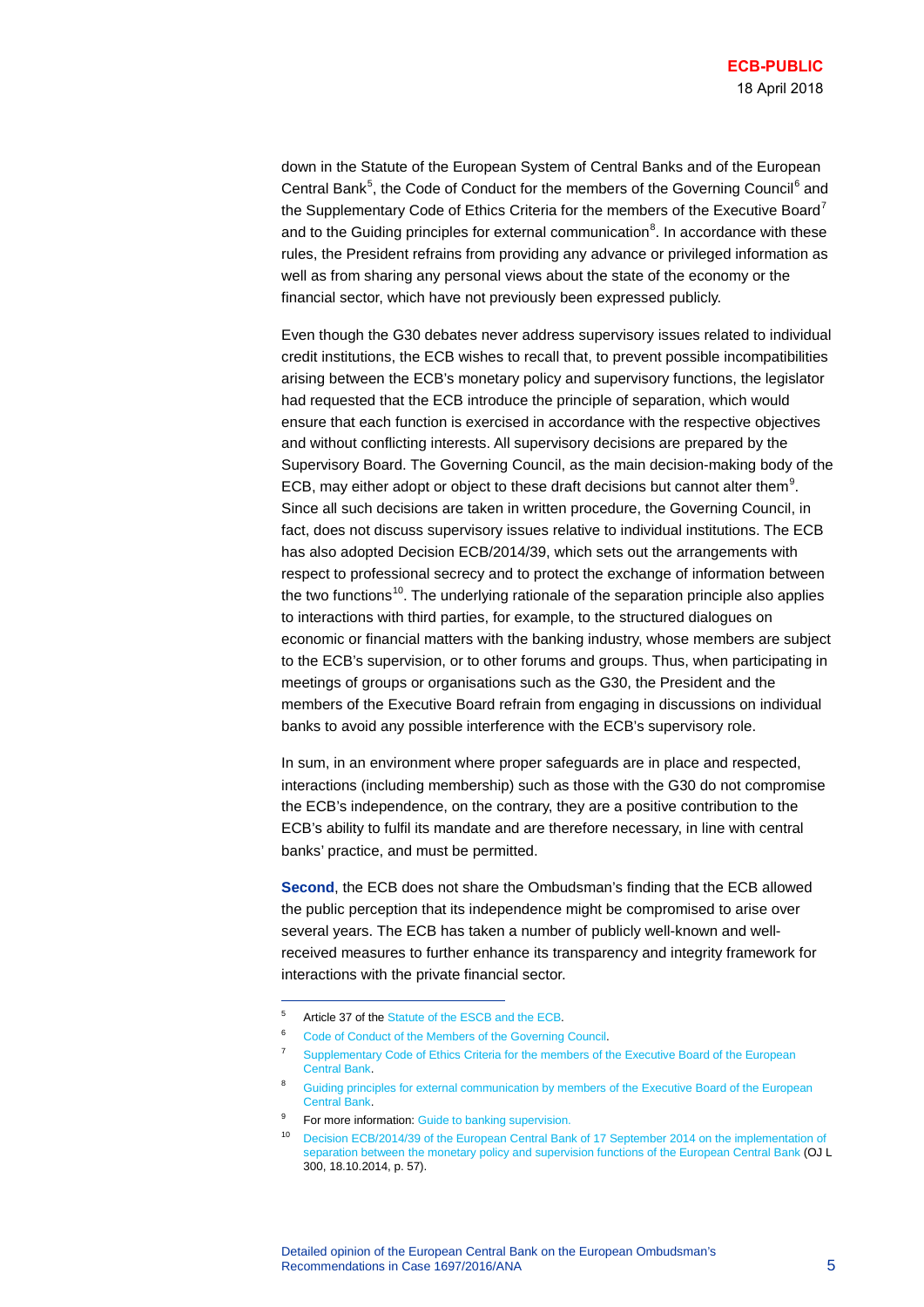The ECB President's membership of the G30 was the subject of a previous Ombudsman inquiry in 2012-2013, which already took into account the new responsibilities in the field of banking supervision that the ECB was about to assume  $(1339/2012/FOR)^{11}$ . In February 2013, the Ombudsman rejected the allegation that the ECB President's membership of the Group was incompatible with the independence, reputation, and integrity of the ECB and consequently did not find maladministration in the President's G30 membership. Nevertheless, in view of the ECB's enhanced public visibility and responsibilities, the Ombudsman advised that the ECB should take steps to further increase transparency on its interactions with the G30 and raise the quality of its communication with the public. Acting on the Ombudsman's suggestions, the ECB conducted a review of its communication policy, including communication issues arising from the then imminent establishment of the single supervisory mechanism (SSM) and the Executive Board identified "improved communication" as one of the key priorities of its medium-term strategic planning for 2013-2015.

In fact, academic research confirms that the ECB, since its establishment, has continuously increased its transparency and is now considered to be one of the most transparent central banks<sup>12</sup>. Constant efforts have been, and continue to be made, to engage with a wide range of stakeholders and to demonstrate the ECB's independence and integrity to the public at large. The ECB has developed and regularly improves its frameworks for structured dialogues and public consultations.

The most prominent examples are:

- The adoption of the *"Guiding principles for external communication by members of the Executive Board"* in October 2015 which establish a number of criteria for interaction with stakeholders and which have also been subscribed to by the Chair, the Vice-Chair and the ECB representatives to the Supervisory Board<sup>13</sup>. To avoid public speculation or any misperception about meetings with the media and market participants and to help prevent excessive market volatility or unnecessary speculation ahead of scheduled meetings, which could lead to interest rate or other monetary policy decisions, the members of the Executive Board explicitly commit to refrain from meeting or talking to the media, market participants or other outside interests on monetary policy matters during the quiet period, i.e. in the seven-day period prior to monetary policy meetings<sup>14</sup>;
- The decision, also in October 2015, to start publishing the monthly meeting calendars of the Executive Board members and the Chair and Vice-Chair of the Supervisory Board. These diaries are available on the ECB website and include

<span id="page-5-1"></span><span id="page-5-0"></span>Se[e Decision of the European Ombudsman closing his inquiry into complaint 1339/2012/FOR;](https://www.ombudsman.europa.eu/en/cases/decision.faces/en/49139/html.bookmark) in the further remarks, the Ombudsman explicitly refers to the ECB's future supervisory responsibilities.

<sup>12</sup> Sebastian Heidebrecht, Wie transparent ist die Europäische Zentralbank? Eine international vergleichende Betrachtung vor dem Hintergrund der weitreichenden Neuerungen zum Januar 2015', Zeitschrift für Politikwissenschaft, 25(4) (2015), 501-26. This was also recognised in the report by Transparency International EU "Two sides of the same coin? Independence and accountability of the European Central Bank" [https://transparency.eu/wp-content/uploads/2017/03/TI-](https://transparency.eu/wp-content/uploads/2017/03/TI-EU_ECB_Report_DIGITAL.pdf)[EU\\_ECB\\_Report\\_DIGITAL.pdf.](https://transparency.eu/wp-content/uploads/2017/03/TI-EU_ECB_Report_DIGITAL.pdf) 

<span id="page-5-3"></span><span id="page-5-2"></span><sup>13</sup> Supra, footnote 8.

<sup>14</sup> Se[e What is the quiet period?](https://www.ecb.europa.eu/explainers/tell-me/html/what-is-the_quiet_period.en.html) and [Introductory statement to the press conference \(with Q&A\).](http://www.ecb.europa.eu/press/pressconf/2015/html/is151203.en.html)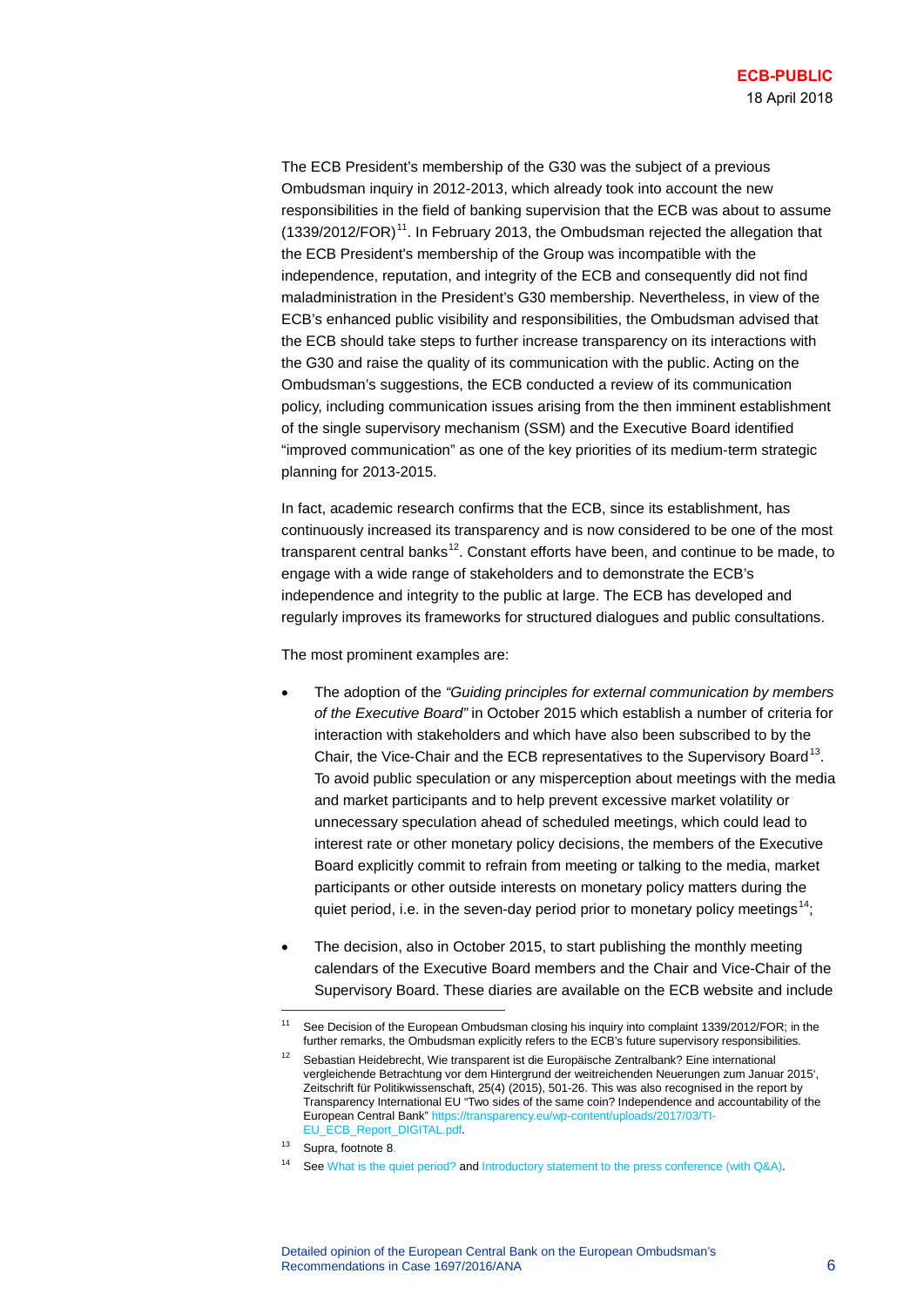interactions with the private financial sector as well as meetings with the media and academics<sup>15</sup>. The ECB is now fully transparent regarding Board members' meetings with representatives from the private sector and the topics discussed;

• The establishment of a carefully designed public framework for the ECB's regular interactions with the private financial and non-financial sector, which guarantees both an adequate level of transparency and equal access. In fact, the ECB has not only widened the scope of its outreach beyond the financial sector, but has also significantly enhanced transparency in relation to its meetings and structured dialogues with the financial and non-financial sectors, at all levels, by publishing on its website extensive documentation on membership and disclosing meeting agendas and summaries of the discussions. Where deemed appropriate, charters (including confidentiality and ethical safeguards) have been adopted and published. The ECB intends to apply this state of the art transparency framework to all new contact groups and dialogues.

In the final decision of February 2013, the Ombudsman also noted that *"citizens have the possibility to seek from the ECB additional information as regards any specific Group of Thirty meetings in which the President of the ECB participates"*. The ECB has provided extensive information in reply to queries from Members of the European Parliament and requests from the public, for, inter alia, meeting documentation and briefing material prepared for the President's participation in the G30's 73rd plenary meeting and decisions passed by the ECB's Ethics Officer, the Ethics Adviser and the Ethics Committee, including the outcome of the deliberations on the ECB's participation in the G30.

All these initiatives to increase transparency and to enhance integrity apply as a rule to the ECB's interactions with external parties, including with the G30. They prove that the ECB attaches the utmost importance to its reputation as a transparent and accountable institution that lives up to the best standards of good governance and good administration.

Moreover, in view of the ECB's excellent relations with the Ombudsman and in the absence of any previous indication to the contrary, the ECB trusts that it was entitled to rely on the validity of the assessment of the Ombudsman in 2013.

Finally, the Ombudsman defines maladministration as *"[…] poor or failed administration. This occurs if an institution fails to act in accordance with the law, fails to respect the principles of good administration, or violates human rights"*[16](#page-6-1)*.* The ECB believes that none of these situations apply to the ECB's policies and procedures for interaction with external parties in general or with the G30 in particular.

<span id="page-6-0"></span><sup>15</sup> [ECB publishes calendars of its Executive Board Members.](https://www.ecb.europa.eu/press/pr/date/2015/html/pr151030.en.html)

<span id="page-6-1"></span><sup>16</sup> European Ombudsma[n Could he help you?](https://www.ombudsman.europa.eu/atyourservice/couldhehelpyou.faces)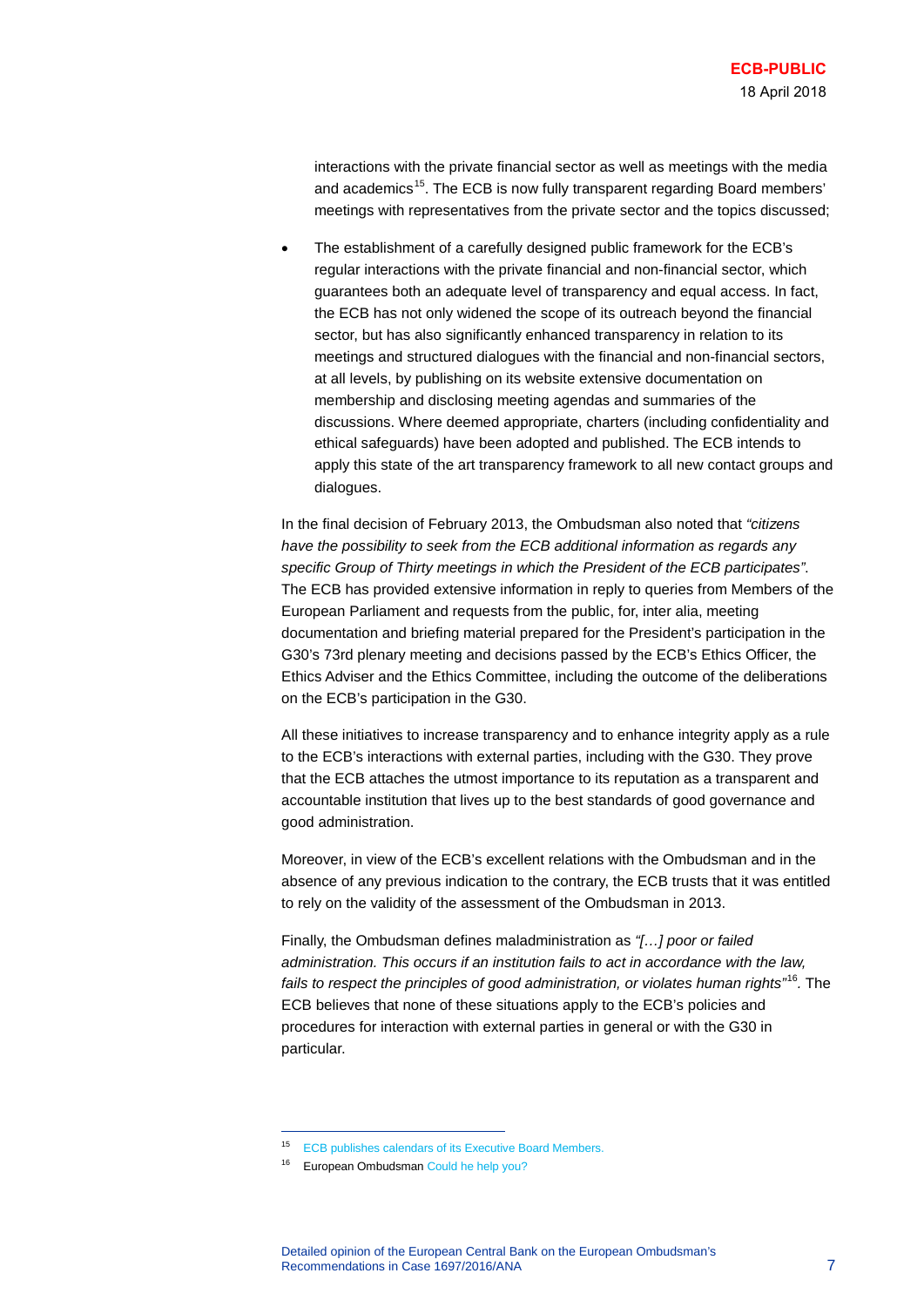# 4 The ECB's opinion on the Ombudsman's draft recommendations

Despite the fact that the ECB contests the finding of maladministration, it values and supports the work carried out by the Ombudsman to foster good governance and transparency in Union institutions. Therefore the ECB has given careful and thorough consideration to the draft recommendations and responds as follows:

#### **Regarding the first and second draft recommendations that no members of the ECB's decision-making bodies, including the current ECB President, should remain or become a member of the G30:**

It is an essential requisite for the ECB President and the other members of the Executive Board to have regular meetings with a wide range of high-level representatives from the public and private sector. Such contacts offer different valuable and authoritative perspectives about developments in the global economic and financial environment in which the ECB operates and are indispensable for the proper execution of the ECB's mandate.

The Ombudsman accepts that the ECB must conduct dialogues with market participants but considers that membership of any organisation, society or club necessarily implies a closer relationship. The implied closeness of the relationship through membership – particularly between a supervising bank and those it supervises – is regarded as not being compatible with the independence obligation of an institution.

The ECB, taking into account the composition, mission and work programme of the G30, on the one hand, and the safeguards of its own ethical framework, on the other, could not identify any reason to doubt the compatibility of the President's G30 membership with the independence of the ECB. Moreover, in the light of the abovementioned principle of separation and of its solid ethical safeguards, the ECB does not share the view that membership of groups such as the G30 would lead to a closer relationship with supervised banks. In fact, the Ombudsman's second inquiry resulted in the conclusion that *"there is no evidence that the G30 meetings could have directly influenced or have had an (adverse) impact on the ECB's supervisory tasks"*.

In line with the G30's mission to facilitate discussions on international economic and financial topics of global relevance and interest, members are selected for their understanding of international economic and financial issues, typically obtained in the course of long and diverse careers in public administration, in the private and public financial sectors or in academia. Two-thirds of the current members are, or have been, governors or members of the decision-making bodies of central banks, including the US Federal Reserve, the Bank of England, the Bank of Japan and the People's Bank of China. The group also includes a recipient of the Nobel Memorial Prize in Economic Sciences and four former Chief Economists of the International Monetary Fund/World Bank Group. Almost a third of its members hold or have held academic positions at the world's highest ranking universities. Among those members who currently work in the private financial sector, all but one have previously held high-level positions in the public sector (e.g., as head of state,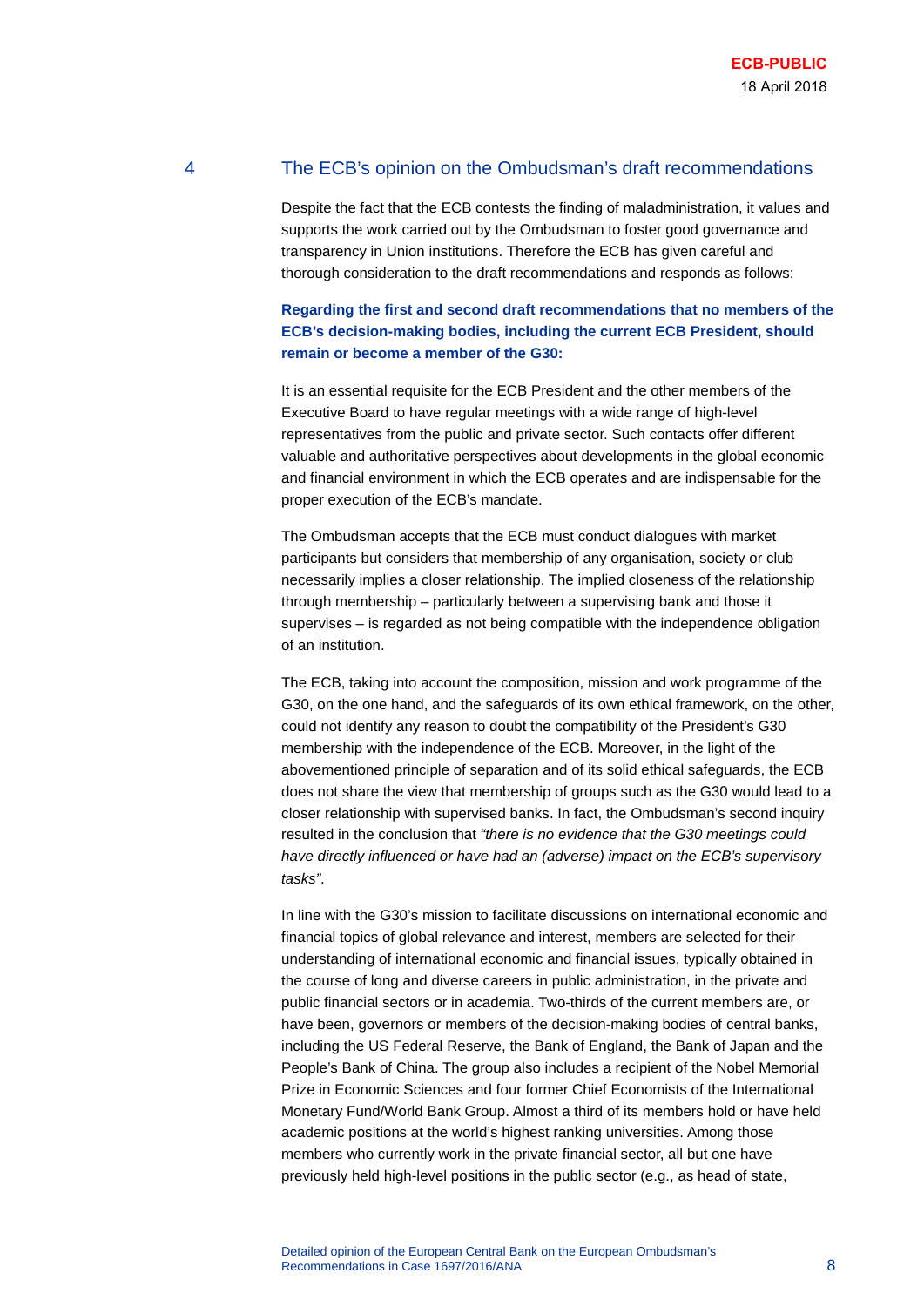minister or central bank governor) and are therefore well aware of the responsibilities and independence-related obligations of central bankers. Only two members, both former central bankers, belong to entities that are directly supervised by the ECB. However, since neither of them holds an executive function they are not involved in the day-to-day management of the entities concerned.

Moreover, the G30 events, including the plenary sessions, do not address issues of a microprudential supervisory nature or topics related to individual financial entities. They discuss economic and financial policy subjects of undisputed relevance to the work of the ECB. It is crucial for the ECB to participate in high-level discussions related to its responsibilities. This was recognised by the European Parliament, which *"stresse[d] that the members of the Executive Board of the ECB should in principle abstain from being simultaneous members of forums or other organisations which include executives from banks supervised by the ECB, unless such membership is in line with established practice at global level and the ECB participates alongside other central banks such as the United States Federal Reserve or the Bank of Japan, consider[ed] that in these cases the ECB should take appropriate measures to avoid possible interference with its supervisory role and should not participate in discussions regarding individual banks under its supervision"*[17.](#page-8-0)

In recognition of its valuable contributions to the international debate on economic and financial matters, other central banks regularly donate to the G30's funding<sup>18</sup>. Among the financial supporters of the G30 are eleven of the nineteen central banks of euro area countries, namely Austria, Belgium, Finland, France, Ireland, Italy, Luxembourg, Malta, the Netherlands, Portugal and Spain.

From the start the G30 was considered an appropriate forum, initially for the European Monetary Institute (EMI) and later for the ECB, to establish the EMI/ECB among the major central banks of major currencies. Alexandre Lamfalussy, President of the EMI (1994-1997), Tommaso Padoa-Schioppa, Member of the Executive Board (1998-2005) and the former President, Jean-Claude Trichet (2003-2011), were members of the group during their mandate. The ECB President and other members of the ECB decision-making bodies are exceptionally well placed to present and discuss the economic and financial environment and outlook of the European Union, within international financial forums and organisations, particularly those comprising diverse expertise and beliefs, including high-level officials of the world's major central banks.

Membership of the G30 offers the additional benefit of access to a rich source of documents on economic and financial subjects and literature on topics of relevance to central banking. All members have access to the presentation materials used at the plenary sessions and receive advance copies of study group reports prior to their release and publication.

<span id="page-8-0"></span><sup>17</sup> Supra, footnote 2, paragraph 44.

<span id="page-8-1"></span><sup>18</sup> [List of G30 supporters.](http://group30.org/about/supporters)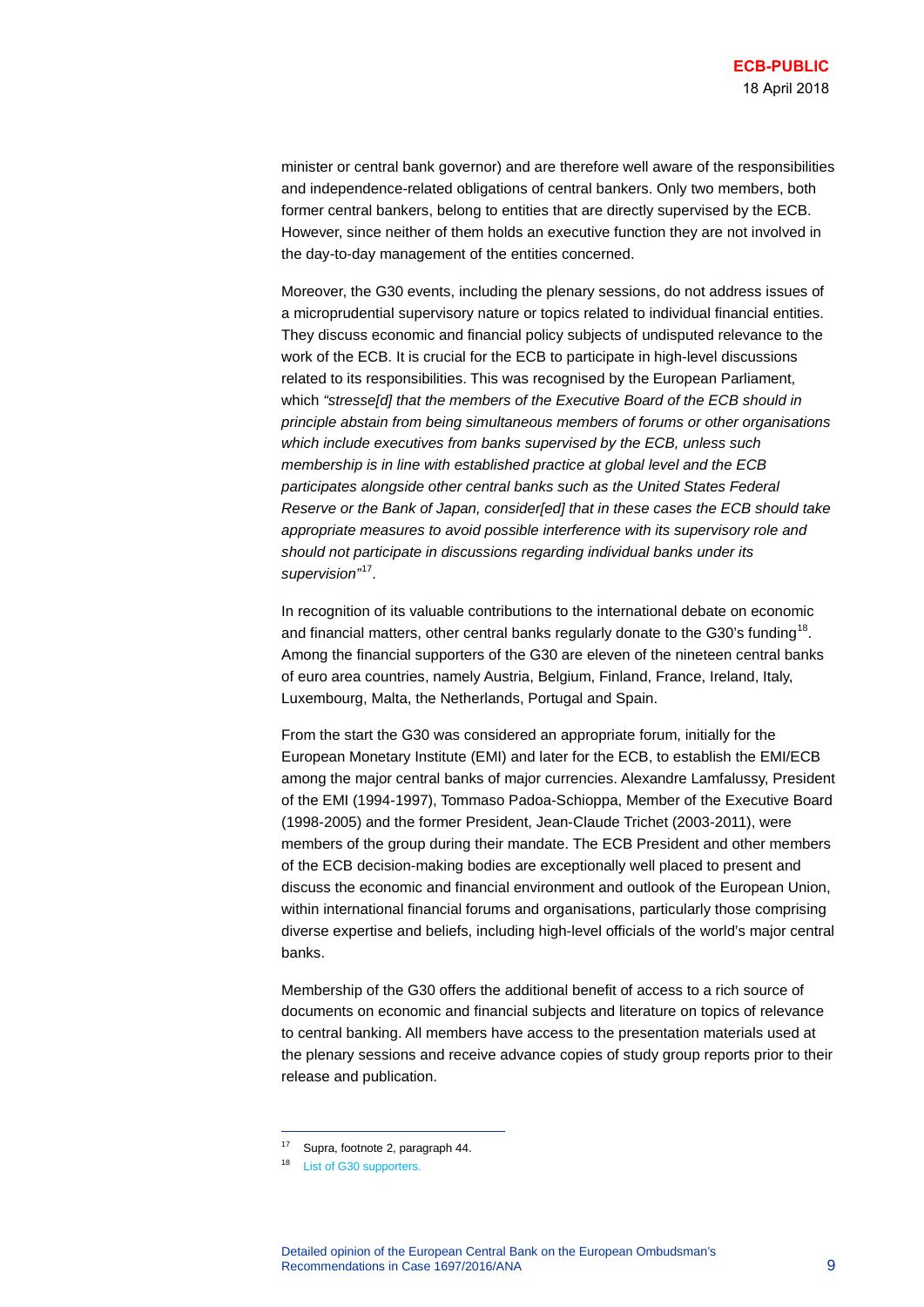The ECB's Ethics Committee<sup>[19](#page-9-0)</sup> was also unable to identify any substantive arguments that would demonstrate the incompatibility of G30 membership with the independence, reputation, and integrity of the ECB, especially bearing in mind: (i) the Treaty provisions which encourage European institutions, including the ECB, to have dialogues with a wide range of stakeholders; (ii) the Group's geographically highly diverse composition as well as the circumstance that a large number of members are current or former senior public officials reinforce the institutional interest in the ECB President's involvement; (iii) the significantly increased transparency of the G30's member and non-member events; and (iv) the continued strengthening of the ECB's ethics framework and safeguards as well as related transparency regime.

The ECB fully acknowledges the importance of public opinion but considers that questions arising from public perception should be addressed through increased transparency and better communication rather than by renouncing involvement in activities that are in the institutional interest of the ECB in discharging its mandate and thus, ultimately, also in the interest of the public.

In this particular case enhanced transparency regarding the work of the G30 is the best way to correct the sometimes biased public perception of the group. To this end, the ECB President has expressed his wish for more transparency to the Chairman of the Group. As a result, the G30 decided to significantly increase the level of transparency of its biannual plenary sessions. From its 78th plenary session in December 2017 onwards, the G30 mirrors the open and transparent approach, which the ECB applies to its high-level dialogues, and following each meeting publishes the agenda, including the subjects and members of the panel discussions, and the summary minutes $^{20}$ . The recent decision of the G30 to publish the agendas and summaries of its plenary sessions will enable the public to learn about the aims and activities of the G30 and to recognise its contributions to a better understanding of international economic and financial issues. The published agendas and summaries also confirm that the G30 does not address issues of a microprudential supervisory nature. In fact, the 78th plenary session included only one topic on general supervisory and regulatory issues and this discussion was open to the media $^{21}$ .

Finally, with regard to the closed G30 events, the members of the Executive Board have strictly adhered to the "Guiding Principles for external communication", and have been accompanied by members of staff. In this context it should also be noted that the ECB President has never participated in meetings where the date coincided with the "quiet period", preceding the monetary policy meetings of the Governing Council.

The ECB is convinced that the substantially enhanced transparency on the side of the G30 combined with the ECB's robust ethics and integrity framework, not only conforms to the recent Resolution of the European Parliament on the ECB, but also

<span id="page-9-0"></span><sup>&</sup>lt;sup>19</sup> The Chairman of the Committee recused himself from participating in the deliberations given his (former) role in the G30.

<span id="page-9-2"></span><span id="page-9-1"></span><sup>&</sup>lt;sup>20</sup> [78th Plenary Meeting of the Group of Thirty - summary of discussions.](http://group30.org/images/uploads/events/78th_Plenary_summary.pdf)

<sup>21</sup> Supra, footnote 20.